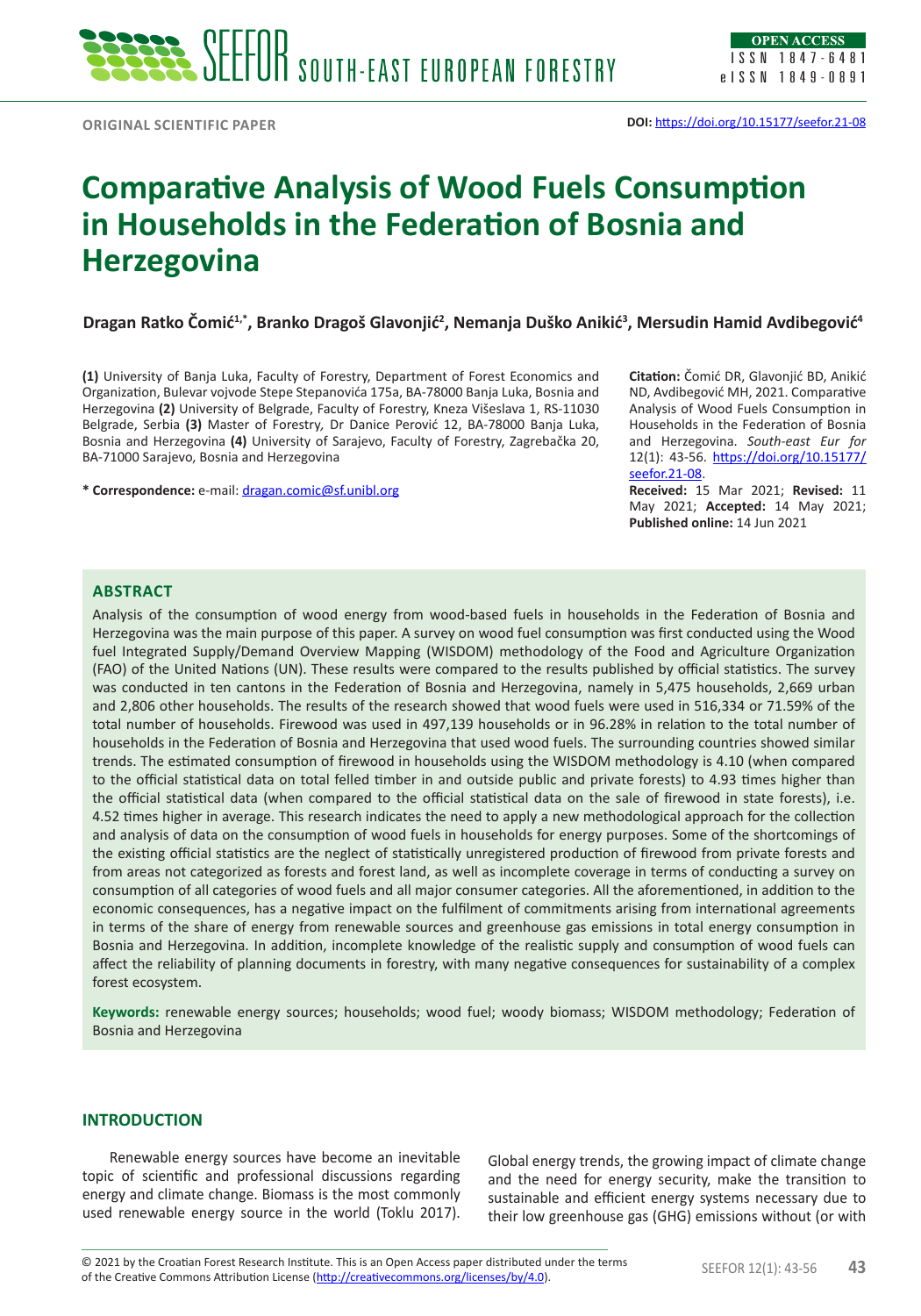minimal) negative impact on the environment (Ladanai and Vinterbäck 2009, Rosillo‐Calle 2016). Increased use of energy from renewable sources is an important part of the package of measures needed to reduce greenhouse gas (GHG) emissions and meet the commitments defined by the Paris Agreement on Climate Change (UNFCCC 2016). Future perspectives of the European Union indicate that the use of renewable energy shall be mostly marketoriented and, by 2030, the share of energy from renewable sources in the EU should be at least 27%. Some Member States may set more ambitious national targets (Bürgin 2015, European Commission 2015). The constant growth of energy demand at the global level has raised attention to renewable sources. Increasing the consumption of this type of energy in the EU aims to reduce dependence on fossil fuel imports, thus making energy production and consumption sustainable (Saint Akadiri et al. 2019). Woody biomass is a clean, renewable energy source that could dramatically improve our environment, economy and energy security, with significantly lower GHG emissions, reduced waste and reduced dependence on fossil fuels (Gokcol et al. 2009). According to a survey which included 11 post-transition EU countries, changes in renewable energy consumption per capita have a statistically significant impact on economic growth. Should the consumption of renewable energy increase by 1%, GDP growth is expected to be 0.68% (Fatur-Šikić 2020). Biomass and renewable waste, with a share of 64.2% in primary renewable energy production, are the most important energy sources in the EU (Parobek et al. 2016). In order to fully exploit the potential of biomass, it is necessary to encourage greater sustainable mobilization of wood resources together with the development of new systems of sustainable forestry (European Parliament 2018).

More than a half of the felled wood globally is used as an energy source, thus supplying 9% of global primary energy production (Bailis et al. 2015). More than a fifth (21.6%) of roundwood production in the EU in 2016 was used as fuel wood (Eurostat 2018). Despite the fact that wood is the most important source of thermal energy in the Western Balkans, the sustainability of use largely depends on the improvement of existing practices, primarily related to improving the regulatory framework, finding new sources of funding and increasing commercially available biomass (Stojadinović et al. 2017). An important trend in the region is the use of significant amounts of woody biomass, with the established practice of combustion in conventional inefficient furnaces (Dunjić et al. 2016). Although some progress has been made, foreign authors have previously stated that countries such as Bosnia and Herzegovina (BiH) and Serbia have serious deficits in the promotion of renewable energy sources (RES), which lack more specific obligations in relation to the use of RES. Their growing demand for energy is mostly satisfied by fossil fuels, despite the fact that they are aware of the importance of RES, their usefulness and the need for their integration, development and use (Karakosta et al. 2012).

The Energy Community (2012a) published a study on biomass consumption in households, industry and tertiary sector in the Community member countries, using Eurostat methodology and demand-based approach determined by the survey (Robina and Lončarević 2017). The research and data analysis within this paper were conducted using Woodfuel Integrated Supply/Demand Overview Mapping (WISDOM) methodology, which is based on the same principles. The research using WISDOM methodology was made for all countries of the Western Balkans, namely for Slovenia for the heating season 2003/2004 (Drigo and Veselić 2006), Croatia for the heating season 2007/2008 (Segon et al. 2009), Serbia for the heating season 2009/2010 (Glavonjić 2011, Glavonjić et al. 2015), Montenegro for the heating season 2011/2012 (Marinović et al. 2013, Statistical Office of Montenegro 2013), Bosnia and Herzegovina for the heating season 2015/2016 (Glavonjić et al. 2017) and Macedonia for the heating season 2015/2016 (Trajanov et al. 2018). The research for Bosnia and Herzegovina, in addition to the above mentioned, included the consumption of certain fuels in households with the aim of improving the national energy balance (Robina and Lončarević 2017) and assessing the financial and environmental sustainability of woody biomass to replace conventional heating (Kyriakopoulos et al. 2010). Various other studies on the potentials of biomass usage were conducted in Bosnia and Herzegovina, resulting in very useful internet platforms that have been developed for some of them (e.g., http:// atlasbm.bhas.gov.ba/) (Pfeiffer et al. 2019, Karabegović and Ponjavić 2020). The research on the consumption of energy in households, services and industry in Bosnia and Herzegovina (hereinafter abbreviated as BiH) was also conducted by the Energy Institute "Hrvoje Požar" in 2008, and the results were estimated for the national level, but also for twenty different energy consumption zones (Robina and Lončarević 2017).

Firewood, alone or in combination with other fuels, was the main energy source used for heating in households in BiH (Glavoniić et al. 2017). Out of the total number of households, 74% or 860,228 used solid fuels for heating purposes, among which 70.3% of households used only firewood, 23.2% used firewood with coal, 3.3% used firewood with other fuels. The remaining 3.2% used pellets, briquettes, wood processing residues or combined these fuels with other types of fuel. Apart from the fact that energy presents the basis of future economic and social development (Dias et al. 2004), and that biomass is the most common renewable energy source (Toklu 2017, Parobek et al. 2016), even some of the European countries and Energy Community (EC) contracting parties have no harmonized statistics on energy from biomass (Robina and Lončarević 2017). This is the reason why official data in some EU countries may be prejudiced, as indicated by a research in Greece, where empirical data indicate results and trends different from official statistics (Arabatzis and Malesios 2011). Namely, the officially published data show a decrease in the consumption of firewood due to the decreasing population in rural areas, a better life standard and the replacement of firewood with other energy sources. In contrast, empirical research indicates that, due to the economic crisis (2008) and rising oil prices, firewood consumption has increased, all indicating the importance of empirical research in collecting and presenting reliable statistics on energy consumption.

Households are an important consumer of energy from biomass, especially firewood, but these amounts of energy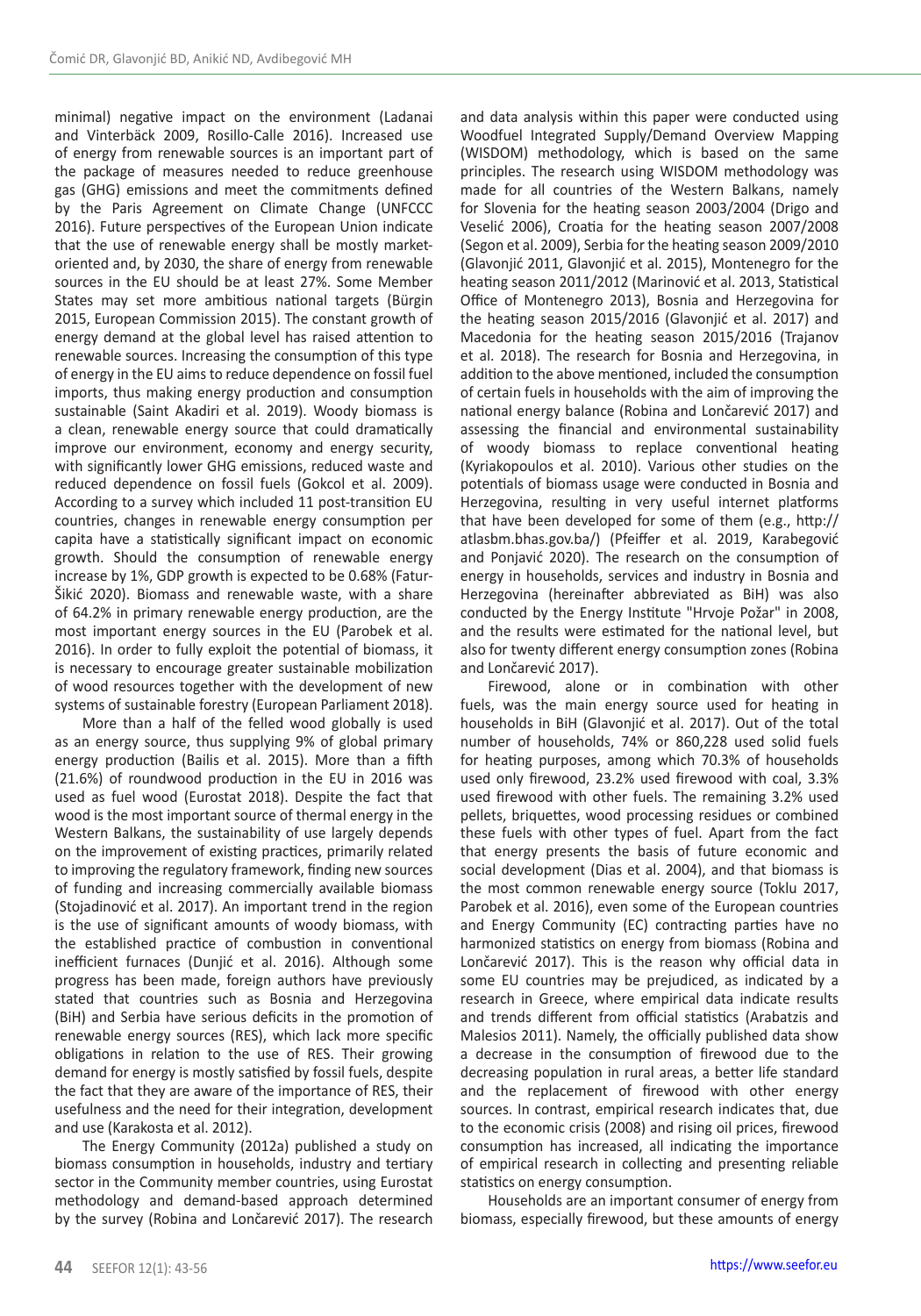have rarely been officially recorded (Robina and Lončarević 2017). This is as well confirmed by the World Bank research on biomass consumption for heating conducted for the countries of the Western Balkans (Stojadinović et al. 2017). The authors state that the use of biomass is not recorded due to the practice of statistical institutes to collect and publish data only on official trade in woody biomass. The use of wood biomass for heating in local communities located near forest areas and the use of wood by private forest owners is not recorded. This leads to the research question of whether the official statistical data represent the real consumption of biomass in BiH, primarily wood fuels. The relevance of data on actual wood fuel consumption is always limited by various variables, from a complex cross-sectoral character (forestry, agriculture, energy and rural development) to limited institutional and human resources. A complex state structure of BiH, including a large number of administrative units, further affects the complexity of collecting relevant and reliable official statistics. The application of methods that do not provide a realistic estimate of wood fuel consumption leads to incorrect conclusions, which further negatively affects the drafting of sectoral policies and decision-making on the use of wood-based energy. Further negative impact also relates to the fulfilment of current and future commitments, such as those related to the use of renewable energy sources within the Energy Community (Energy Community 2012b).

This paper is based on the results of research on the consumption of firewood and wood fuels in BiH in 2015, which was conducted from February to June 2016 within the project "Using wood energy to improve sustainable economic rural development and meet the 2020 renewable energy targets for the Western Balkans*"*. The project was funded by the Food and Agriculture Organization (FAO) of the United Nations (UN). The aim of the research was to collect data on the types, quantities and values of wood fuels produced, imported, exported and consumed in Bosnia and Herzegovina. In addition, the research also provided data on the sources of wood fuel supply as well as on devices used for their combustion, which will be published in one of the following papers.

The paper performs a comparative analysis of the obtained results with the official statistical data for the Federation of BiH and with the data on wood fuel consumption in the surrounding countries, which indicates the (non)relevance of existing data with recommendations for improving the existing situation.

The main and auxiliary hypotheses of this paper are defined following the above, and are as follows:

- Main hypothesis: Actual consumption of firewood in households in BiH is higher than the one presented in official statistics.
- Auxiliary hypothesis 1: Consumption of firewood in households in BiH determined using the WISDOM methodology indicates similar trends to the consumption in the countries of the region.
- Auxiliary hypothesis 2: The collection and analysis of official statistics on wood fuel consumption in BiH needs to be improved to reflect the actual consumption.

## **MATERIALS AND METHODS**

The following scientific methods and techniques were used in this paper: content analysis and desk research (qualitative analysis of the existing literature used for theoretical framework), classification (quality data management), analysis and synthesis (detailed analysis of the available data on wood fuel consumption and their merging), deduction (determining wood fuel consumption in households based on the consumption in cantons), induction (deriving a general conclusion on the consumption based on the results for specific spatial units) and comparison (comparing the consumption within specific spatial units and comparing with official statistical data). A survey was used as an appropriate scientific research technique for field data collection.

The results on the consumption of wood fuels in the Federation of BiH presented in this paper were collected for the entire BiH within the aforementioned project by using the WISDOM methodology. WISDOM is a GIS-based methodology developed in collaboration between FAO and the Center for Ecosystems Research at UNAM University in Mexico (Sánchez-García et al. 2015). WISDOM enables the spatial representation of supply and demand for wood fuels, using data structured in three established modules, namely: SUPPLY (data related to the supply of wood fuels), DEMAND (data related to the demand/consumption of wood fuels) and INTEGRATION (related to merging and mapping of all data) (Masera et al. 2006). This enables the integration of available information regarding the supply and demand of woody biomass that can be used for energy purposes, at different administrative levels.

Data obtained by WISDOM provide strategic decisionmaking in the woody biomass supply and wood-based energy, including the identification of sites (in terms of effectiveness and biomass sources' availability) suitable for specific activities in order to valorise the potential of wood biomass as an energy source (Marinović et al. 2013).

This paper presents the results related to the demand module, for the Federation of BiH. Since the research was conducted within the same project for BiH (which consists of two entities - the Federation of Bosnia and Herzegovina and the Republic of Srpska), the WISDOM methodology was also used to obtain data on wood fuel consumption in the Republic of Srpska, which is presented in another scientific paper.

### **Sample and Methodology for Field Survey**

Basic element of the demand module development was the empirical field research of the consumption of firewood and other wood fuels through conducting the survey in the heating season 2015/2016. The research was conducted in households, commercial facilities (bakeries, shops, car services, hairdressers, hotels, shopping malls, banks, etc.), public facilities (schools, health centers and clinics) and large consumers such as woody biomass district heating systems.

Preliminary results of the 2013 census (Agency for Statistics of Bosnia and Herzegovina 2013) were used as a basis for determining a representative sample for household surveys. Due to the fact that the WISDOM methodology includes those households that use solid fuels for heating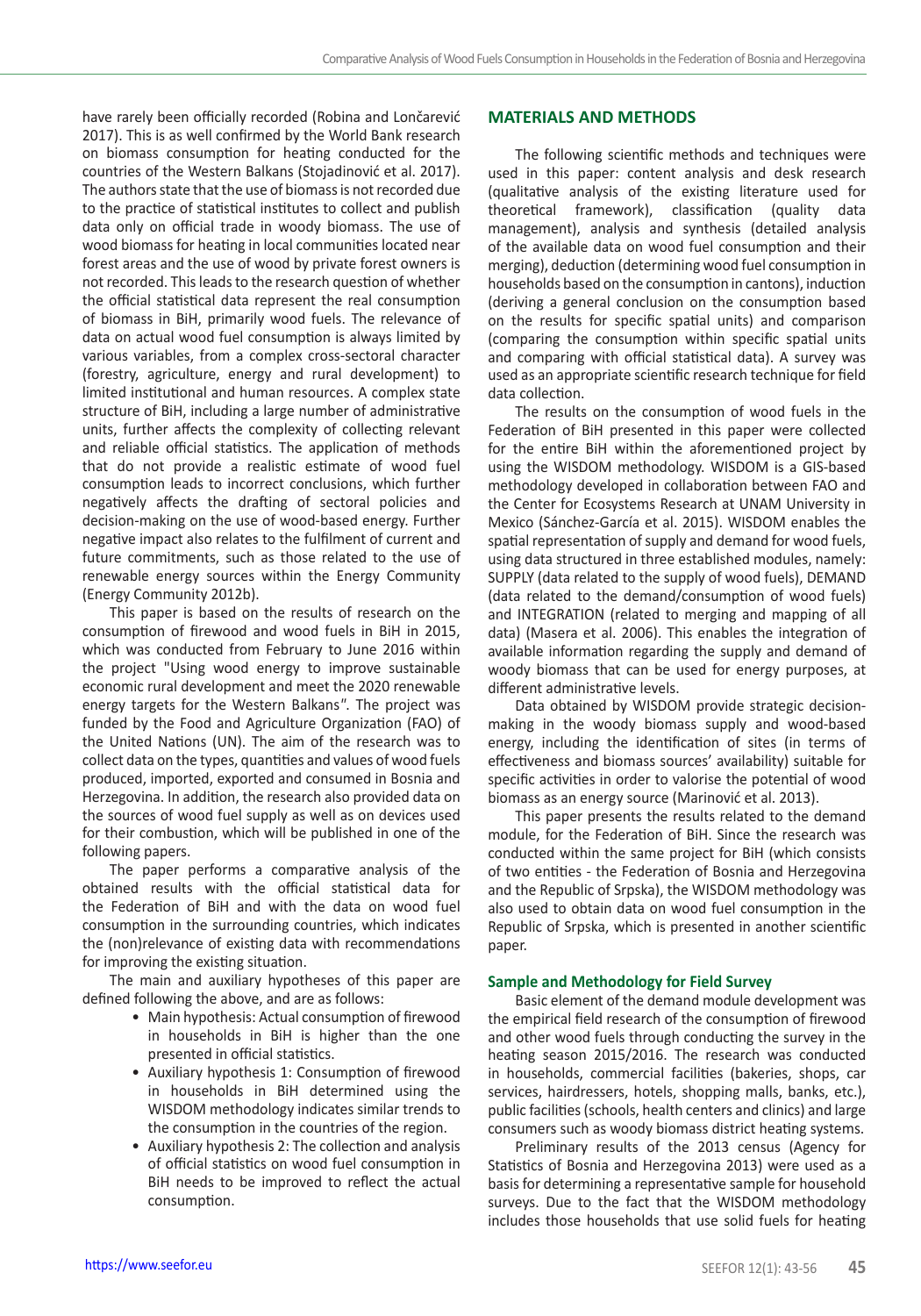purposes, it was necessary to conduct preliminary research and collect data on the number of households in all cantons (Federation of BiH), mesoregions (Republic of Srpska) and District Brčko which use other fuels for heating purposes, such as electricity, gas, heating oil, as well as the number of households using a district heating system.

For these purposes, the questionnaire method was used to collect data from all relevant fuel suppliers in BiH. The households that use other heating fuels/energy generating products such as electricity, gas, district heating system and oil products were excluded from the total number of households according to the census in BiH (i.e. 1,163,387 households). WISused solid fuels (wood fuels and coal) as the main heating energy source, and the sample for the survey was 1% of that number or 8,602 households.

Other authors indicate a similar number of households that use wood-based energy in BiH. Thus, the number of 869,349 households in BiH that used wood as an energy source was determined within the research conducted by the Agency for Statistics of BiH for the reference period of 12 months in 2014 (Robina and Lončarević 2017). Methodological procedures for determining the sample size for each canton, mesoregion and District Brčko were defined, along with the distribution of *urban* and *other* households. Surveys within households were conducted from 15 March 2016 to 22 April 2016 in 109 cities/municipalities throughout BiH, i.e. in the entities of the Republic of Srpska and Federation of BiH, as well as in District Brčko. A total of 8,500 households for the whole territory of BiH were surveyed, namely 3,912 households in urban settlements and 4,588 households in other settlements; 102 households less than planned were surveyed, primarily due to the lack of cooperation of respondents in some areas.

The questionnaire for households contained 22 questions, 2 of which were related to the structure of households, 11 related to the characteristics of residential buildings, 6 related to the consumption of wood fuels and 3 related to heating systems.

The survey in the Federation of BiH was conducted in 5,475 households, namely in 2,669 urban and 2,806 other households. Distribution of households by cantons is presented in Table 1.

After the conducted survey and the data entry into the web application, the entered data were checked together with the logical control of consumption. Furthermore, the data were processed, and their classification and recalculation from the sample level to the whole level were performed. The results of wood fuel consumption in households in the Federation of BiH and specific cantons are presented below.

# **RESULTS**

## **Distribution of Households that Use Certain Types of Wood Fuels for Heating Purposes in the Federation of BiH**

The obtained research results indicate that firewood and other wood fuels were used in 516,334 households at the level of the Federation of BiH. Firewood was used in 497,139 or 96.28% of the total number of households that used wood fuels, slabs from sawmills were used in 5,693 households or 1.10%, wood pellets in 12,383 households or 2.40%, wood briquettes in 264 households or 0.05%, logging residues in 751 households or 0.15%, and sawdust in 104 households or 0.02% (Figure 1).

When the consumption is observed by specific cantons in the Federation of BiH, the distribution and percentage share of households in the consumption of wood fuels is shown in Figure 2. The percentages refer to the relative share of households where firewood was used.

The above presented data indicate that firewood is the prevailing energy source, with a share of more than 95% in all cantons in the Federation of BiH, except in Canton 10, where the use of firewood was approximately 85%.

Observing the distribution of households by certain types of wood fuels, the data were as shown in Table 2. The

| Canton                         | Total number of surveyed households | <b>Urban households</b> | <b>Other households</b> |  |
|--------------------------------|-------------------------------------|-------------------------|-------------------------|--|
| Bosnian-Podrinje Canton        | 65                                  | 36                      | 29                      |  |
| Herzegovina-Neretva Canton     | 518                                 | 239                     | 279                     |  |
| Canton 10                      | 182                                 | 57                      | 125                     |  |
| Posavina Canton                | 103                                 | 38                      | 65                      |  |
| Sarajevo Canton                | 1,133                               | 990                     | 143                     |  |
| Central Bosnia Canton          | 600                                 | 203                     | 397                     |  |
| Tuzla Canton                   | 1,153                               | 453                     | 700                     |  |
| Una-Sana Canton                | 601                                 | 239                     | 362                     |  |
| West Herzegovina Canton        | 191                                 | 44                      | 147                     |  |
| Zenica-Doboj Canton            | 929                                 | 370                     | 559                     |  |
| <b>Total Federation of BiH</b> | 5,475                               | 2,669                   | 2,806                   |  |

**Table 1.** Distribution of surveyed households by cantons in the Federation of BiH.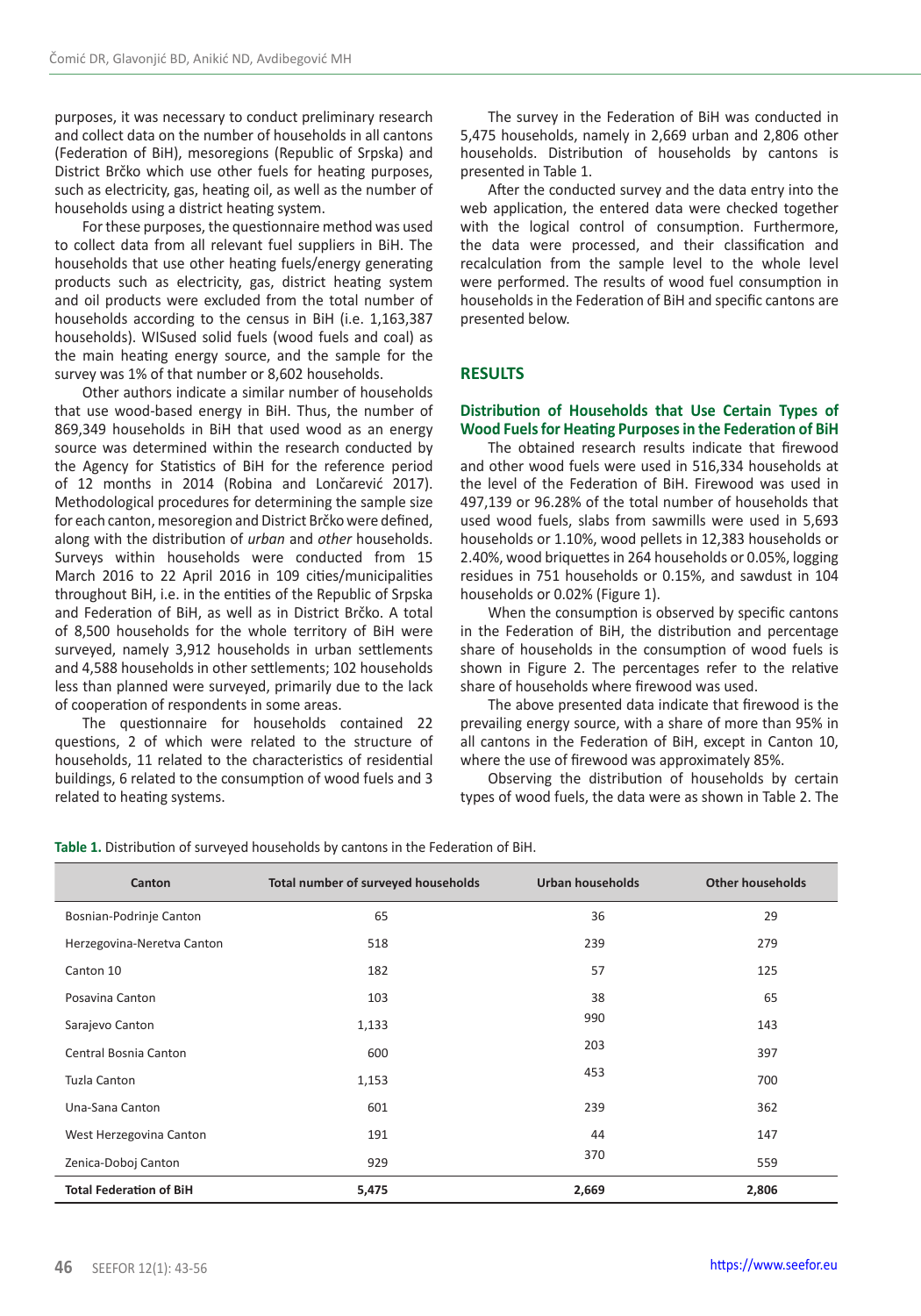

**Figure 1.** Distribution of households using certain types of wood fuels for heating purposes in the Federation of BiH in the heating season 2015/2016.



**Figure 2.** Distribution of households using wood fuels in each canton of the Federation of BiH in the heating season 2015/2016.

upper fields indicate the absolute amount of consumption, while the lower ones refer to the relative amount of the share of each canton in the total consumption of that fuel at the level of the Federation of BiH.

Firewood was used in 497,139 households, as follows: Tuzla Canton (114,344 or 23%), Zenica-Doboj Canton (86,212 or 17.34%), Una-Sana Canton (73,255 or 14.74%), Central

Bosnia Canton (73,156 or 14.72%), Herzegovina-Neretva Canton (59,487 or 11.97%), Sarajevo Canton (26,388 or 5.31%), West Herzegovina Canton (23,615 or 4.75%), Canton 10 (21,481 or 4.32%), Posavina Canton (11,630 or 2.34%) and Bosnia-Podrinje Canton (7,571 or 1.52%).

Slabs from sawmills were used in 5,693 households in seven cantons, predominantly in Canton 10 (2,655 or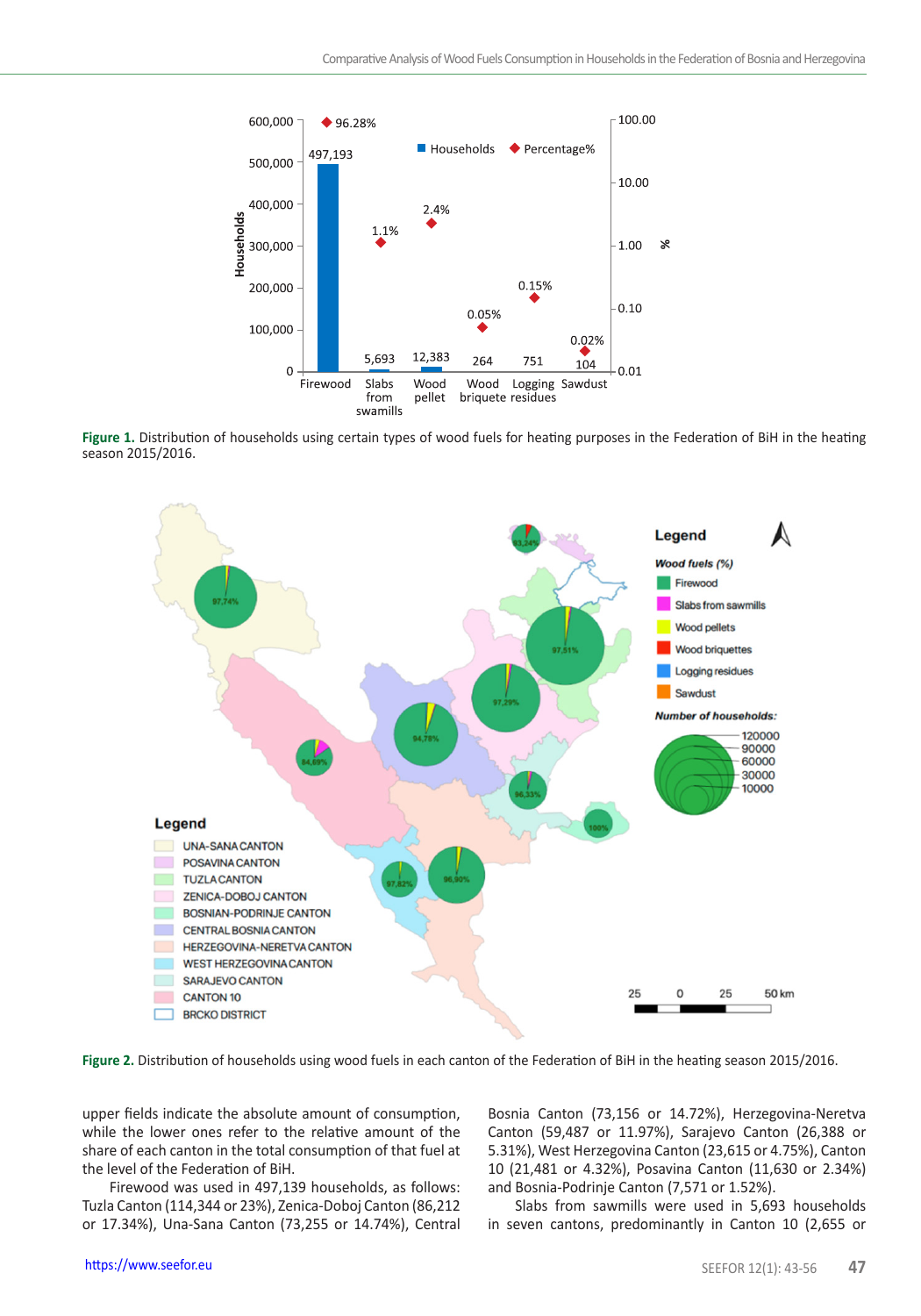46.64%), followed by Zenica-Doboj Canton (799 or 14.03%), Tuzla Canton (626 or 11%), Sarajevo Canton (539 or 9.47%), Una-Sana Canton (470 or 8.26%), Central Bosnia Canton (369 or 6.48%) and Herzegovina-Neretva Canton (235 or 4.13%). This type of wood fuel was not consumed in Bosnia-Podrinje Canton, Posavina Canton and West Herzegovina Canton.

Out of a total of 12,383 households that used wood pellets, the highest consumption was in households in Central Bosnia Canton (3,028 or 24.45%) and Tuzla Canton (2,291 or 18.50%), followed by households in Herzegovina-Neretva Canton (1,565 or 12.64%), Zenica-Doboj Canton (1,478 or 11.94%), Una-Sana Canton (1,222 or 9.87%), Canton 10 (997 or 8.05%), Posavina Canton (843 or 6.81%), West Herzegovina Canton (526 or 4.25%) and Sarajevo Canton (433 or 3.50%). This type of wood fuel was not consumed in households in Bosnia-Podrinje Canton.

Wood briquettes were consumed in 264 households in only three cantons, namely in Zenica-Doboj Canton (122 or 46.21%), Central Bosnia Canton (110 or 41.67%) and Sarajevo Canton (32 or 12.12 %). This type of wood fuel was not consumed in households in other cantons.

Logging residues were used in 751 households, predominantly in households in Central Bosnia Canton (519 or 69.11%) and Canton 10 (232 or 30.89%), while this type of wood fuel was not consumed in households in other cantons.

Sawdust was consumed in 104 households in Herzegovina-Neretva Canton, while it was not consumed in households in other cantons.

The total number of households using wood fuels for heating in each canton in the Federation of BiH is shown in Figure 3.

## **Consumption of Wood Fuels in Households at the Level of the Federation of BiH and in Each Canton**

Consumption of wood fuels in households in each canton and at the level of the Federation of BiH for the heating season 2015/2016 is presented in Table 3. The upper fields indicate the absolute amount of consumption, while the lower ones refer to the relative amount of the share of each canton in the total consumption of that fuel at the level of the Federation of BiH.

Of the total consumption of firewood, which was  $2,937,340$  m<sup>3</sup>, the highest consumption was in Una-Sana Canton (560,433  $m<sup>3</sup>$  or 19.08%), Central Bosnia Canton  $(538,544 \text{ m}^3 \text{ or } 18.33\%)$ , Tuzla Canton  $(499,768 \text{ m}^3 \text{ or } 18.33\%)$ 17.01%) and Zenica-Doboj Canton (494,959 m<sup>3</sup> or 16.85%), followed by Herzegovina-Neretva Canton (295,188  $m<sup>3</sup>$  or 10.05%), Canton 10 (174,529 m<sup>3</sup> or 5.94%), Sarajevo Canton (153,472 m<sup>3</sup> or 5.22%), West Herzegovina Canton (103,259  $m<sup>3</sup>$  or 3.52%), Posavina Canton (77,883  $m<sup>3</sup>$  or 2.65%) and Bosnia-Podrinje Canton (39,305  $m<sup>3</sup>$  or 1.34%).

Slabs from sawmills were consumed in a total volume of 12,339  $m<sup>3</sup>$ , predominantly in Canton 10 (4,811  $m<sup>3</sup>$  or 38.99%), which is further followed by Herzegovina-Neretva Canton (2,166 m<sup>3</sup> or 17.55%), Sarajevo Canton (1,653 m<sup>3</sup> or 13, 40%), Una-Sana Canton  $(1,442 \text{ m}^3 \text{ or } 11.69\%)$ , Tuzla Canton (1,022  $m<sup>3</sup>$  or 8.28%), Central Bosnia Canton (689  $m<sup>3</sup>$ or 5.58%) and Zenica-Doboj Canton (556 m<sup>3</sup> or 4.51 %).

The total consumption of wood pellets was 55,566 tonnes, of which almost a third was consumed in Central Bosnia Canton (16,299 t or 29.33%), followed by Tuzla Canton (9,422 t or 16.96%), Zenica-Doboj Canton (7,751 t or 13.95%), Canton 10 (5,564 t or 10.01%), Herzegovina-Neretva Canton (4,689 t or 8.44%), Una-Sana Canton

**Table 2.** Distribution of households using wood fuels in each canton in the Federation of BiH in the heating season 2015/2016, by certain types of wood fuels (Source: FAO project "Using wood energy to improve sustainable economic rural development and meet the 2020 renewable energy targets for the Western Balkans").

| Wood fuel              | Bosnian-<br>Podrinie<br>Canton | Herzegovina-<br><b>Neretva</b><br>Canton | Canton<br>10 | Posavina<br>Canton | Sarajevo<br>Canton | Central-<br><b>Bosnia</b><br>Canton | Tuzla<br>Canton | Una-Sana<br>Canton | West<br>Hercegovina<br>Canton | Zenica-<br>Doboj<br>Canton | <b>TOTAL</b><br><b>Federation</b><br>of BiH |
|------------------------|--------------------------------|------------------------------------------|--------------|--------------------|--------------------|-------------------------------------|-----------------|--------------------|-------------------------------|----------------------------|---------------------------------------------|
| Firewood               | 7,571                          | 59,487                                   | 21,481       | 11,630             | 26,388             | 73,156                              | 114,344         | 73,255             | 23,615                        | 86,212                     | 497,139                                     |
|                        | 1.52%                          | 11.97%                                   | 4.32%        | 2.34%              | 5.31%              | 14.72%                              | 23.00%          | 14.74%             | 4.75%                         | 17.34%                     | 100.00%                                     |
| Slabs from<br>sawmills | 0                              | 235                                      | 2,655        | 0                  | 539                | 369                                 | 626             | 470                | 0                             | 799                        | 5,693                                       |
|                        | 0.00%                          | 4.13%                                    | 46.64%       | 0.00%              | 9.47%              | 6.48%                               | 11.00%          | 8.26%              | 0.00%                         | 14.03%                     | 100.00%                                     |
| Wood<br>pellets        | 0                              | 1,565                                    | 997          | 843                | 433                | 3,028                               | 2,291           | 1,222              | 526                           | 1,478                      | 12,383                                      |
|                        | 0.00%                          | 12.64%                                   | 8.05%        | 6.81%              | 3.50%              | 24.45%                              | 18.50%          | 9.87%              | 4.25%                         | 11.94%                     | 100.00%                                     |
| Wood<br>briquettes     | 0                              | 0                                        | 0            | 0                  | 32                 | 110                                 | 0               | 0                  | 0                             | 122                        | 264                                         |
|                        | 0.00%                          | 0.00%                                    | 0.00%        | 0.00%              | 12.12%             | 41.67%                              | 0.00%           | 0.00%              | 0.00%                         | 46.21%                     | 100.00%                                     |
| Logging<br>residues    | 0                              | 0                                        | 232          | 0                  | 0                  | 519                                 | 0               | 0                  | 0                             | 0                          | 751                                         |
|                        | 0.00%                          | 0.00%                                    | 30.89%       | 0.00%              | 0.00%              | 69.11%                              | 0.00%           | 0.00%              | 0.00%                         | 0.00%                      | 100.00%                                     |
| Sawdust                | 0                              | 104                                      | 0            | 0                  | 0                  | 0                                   | 0               | 0                  | 0                             | 0                          | 104                                         |
|                        | 0.00%                          | 100.00%                                  | 0.00%        | 0.00%              | 0.00%              | 0.00%                               | 0.00%           | 0.00%              | 0.00%                         | 0.00%                      | 100.00%                                     |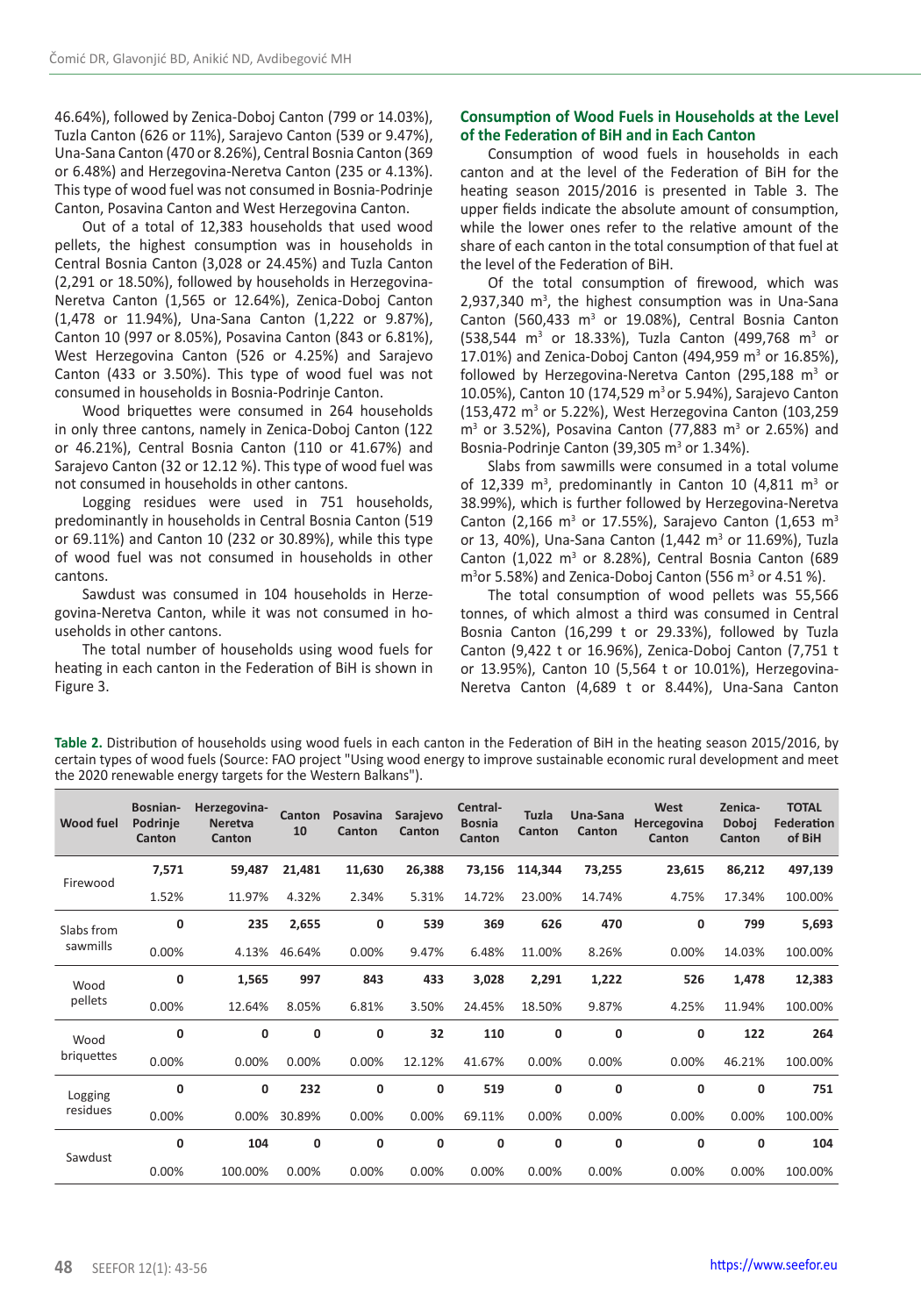

**Figure 3.** Total number of households using wood fuels for heating in each canton in the Federation of BiH in the heating season 2015/2016.

| Table 3. Consumption and relative share of some cantons in the total consumption of wood fuels in households in the Federation of |
|-----------------------------------------------------------------------------------------------------------------------------------|
| BiH in 2015/2016.                                                                                                                 |

| Canton                   | Firewood<br>(m <sup>3</sup> ) | <b>Slabs from</b><br>sawmills<br>(m <sup>3</sup> ) | <b>Wood pellets</b><br>(tonnes) | Wood<br>briquettes<br>(tonnes) | Logging<br>residues<br>(m <sup>3</sup> ) | Sawdust<br>(m <sup>3</sup> ) |
|--------------------------|-------------------------------|----------------------------------------------------|---------------------------------|--------------------------------|------------------------------------------|------------------------------|
| Bosnian-Podrinje         | 39,305                        | 0                                                  | 0                               | $\Omega$                       | 0                                        | $\mathbf 0$                  |
|                          | 1.34%                         | 0.00%                                              | 0.00%                           | 0.00%                          | 0.00%                                    | 0.00%                        |
| Herzegovina-Neretva      | 295,188                       | 2,166                                              | 4,689                           | $\mathbf 0$                    | $\mathbf 0$                              | 11                           |
|                          | 10.06%                        | 17.55%                                             | 8.44%                           | 0.00%                          | 0.00%                                    | 100.00%                      |
| Canton 10                | 174,529                       | 4,811                                              | 5,564                           | $\mathbf 0$                    | 121                                      | $\mathbf 0$                  |
|                          | 5.94%                         | 38.99%                                             | 10.01%                          | 0.00%                          | 4.27%                                    | 0.00%                        |
| Posavina                 | 77,883                        | $\mathbf 0$                                        | 4,107                           | $\mathbf 0$                    | $\mathbf 0$                              | $\mathbf 0$                  |
|                          | 2.65%                         | 0.00%                                              | 7.39%                           | 0.00%                          | 0.00%                                    | 0.00%                        |
|                          | 153,472                       | 1,653                                              | 1,448                           | 95                             | $\Omega$                                 | $\mathbf 0$                  |
| Sarajevo                 | 5.22%                         | 13.40%                                             | 2.61%                           | 20.79%                         | 0.00%                                    | 0.00%                        |
| Central-Bosnia           | 538,544                       | 689                                                | 16,299                          | 220                            | 2,713                                    | $\mathbf 0$                  |
|                          | 18.33%                        | 5.58%                                              | 29.33%                          | 48.14%                         | 95.73%                                   | 0.00%                        |
| Tuzla                    | 499,768                       | 1,022                                              | 9,422                           | $\Omega$                       | $\mathbf 0$                              | $\mathbf 0$                  |
|                          | 17.01%                        | 8.28%                                              | 16.96%                          | 0.00%                          | 0.00%                                    | 0.00%                        |
| Una-Sana                 | 560,433                       | 1,442                                              | 4,448                           | $\mathbf 0$                    | 0                                        | $\mathbf 0$                  |
|                          | 19.08%                        | 11.69%                                             | 8.00%                           | 0.00%                          | 0.00%                                    | 0.00%                        |
|                          | 103,259                       | $\mathbf 0$                                        | 1,838                           | $\Omega$                       | $\Omega$                                 | 0                            |
| West Herzegovina         | 3.52%                         | 0.00%                                              | 3.31%                           | 0.00%                          | 0.00%                                    | 0.00%                        |
|                          | 494,959                       | 556                                                | 7,751                           | 142                            | $\mathbf 0$                              | $\mathbf 0$                  |
| Zenica-Doboj             | 16.85%                        | 4.51%                                              | 13.95%                          | 31.07%                         | 0.00%                                    | 0.00%                        |
| Total                    | 2,937,340                     | 12,339                                             | 55,566                          | 457                            | 2,834                                    | 11                           |
| <b>Federation of BiH</b> | 100%                          | 100%                                               | 100%                            | 100%                           | 100%                                     | 100%                         |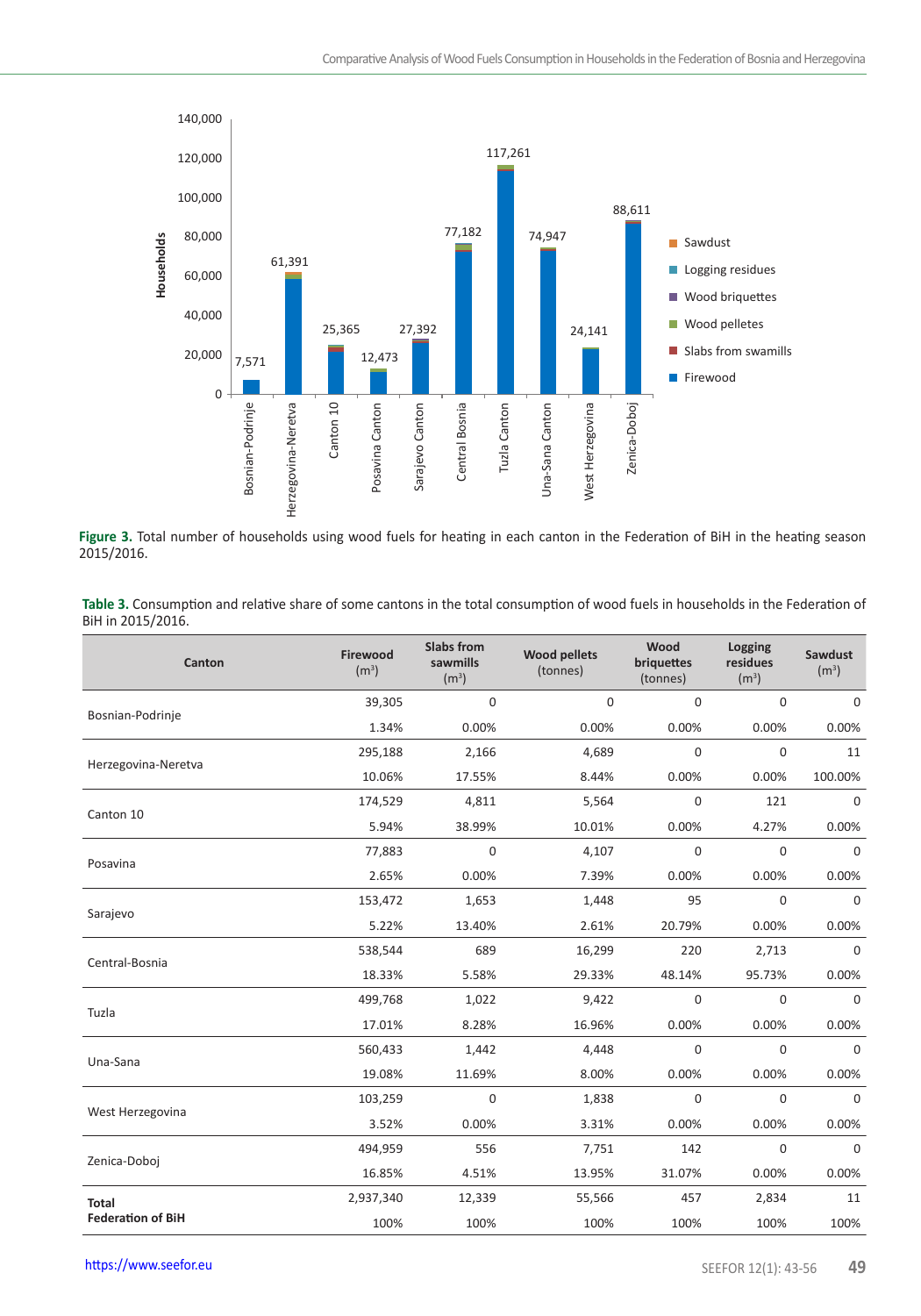(4,448 t or 8%), Posavina Canton (4,107 t or 7.39%), West Herzegovina Canton (1,838 t or 3.31%) and Sarajevo Canton (1,448 t or 2.61%).

Wood briquettes were consumed in the total amount of 457 tonnes in the Federation of BiH, with the highest consumption in Central Bosnia (220 t or 48.14%), followed by Zenica-Doboj Canton (142 t or 31.07%) and Sarajevo Canton (95 t or 20.79%).

Logging residues were consumed in the total amount of 2,384 m<sup>3</sup> in only two cantons the Federation of BiH, namely in Central Bosnia Canton (2,713 or 95.73%) and Canton 10 (121 or 4.27%).

Sawdust was used as an energy source only in Herzegovina-Neretva Canton, in the amount of 11 tonnes.

# **DISCUSSION**

Firewood is the most common wood fuel in all cantons in the Federation of BiH and was used in more than 96% of households that use wood fuels. The remaining 4% of households used other types of wood fuels. The total consumption of firewood in households of all cantons of the Federation of BiH was 2.94 million m<sup>3</sup>. The highest consumption was in the following cantons: Una-Sana, Central Bosnia, Tuzla and Zenica-Doboj, which cover more than 71% or approximately 2.1 million  $m^3$ . The consumption of this type of wood fuel shall be discussed more thoroughly in the second part of this chapter.

Approximately 82% slabs from sawmills were used during the heating season 2015/2016 in households in Canton 10, Herzegovina-Neretva Canton, Sarajevo Canton and Una-Sana Canton, in the total amount of more than 10 thousand m<sup>3</sup>. Total consumption of this type of wood fuel in the Federation of BiH was 12.34 thousand  $m<sup>3</sup>$ . Relatively low consumption in households can be explained by the fact that slabs are used as an energy source at the place of their origin (in wood-processing plants), as well as a raw material for obtaining more attractive wood fuels, primarily wood pellets.

Total consumption of wood pellets in households in the Federation of BiH during the heating season 2015/2016 was 55.6 thousand tonnes, with more than 60% being used in the Central Bosnia, Tuzla and Zenica-Doboj cantons. Even greater share of wood fuels in the total consumption is expected in the future, due to all the advantages related to simplicity, comfort in use and the advancement of combustion technology, as well as the advantages in the supply and use of this energy source, in addition to lower heating prices compared to some other energy sources (Thomson and Liddell 2015). However, neutral impact on the environment in the future may become one of the key factors for the selection of this type of fuel for heating, not only for environmental but also for economic reasons (for example, in case of limitation or introduction of a tax on greenhouse gas emissions or increased subsidies to meet commitments for the participation of renewable energy sources). The EU experiences show that, along with the assumption of commitments for the participation of renewable energy sources, the consumption of wood pellets has increased (Flinkman et al. 2018). On the other hand,

relatively high initial investments in equipment, pellet prices volatility, supply uncertainty, lack of subsidies and favorable credit lines for the procurement of equipment, as well as insufficient environmental education of the population, can be serious barriers to more intensive use in BiH households. Econometric models based on research conducted for seven EU countries indicate that GDP is less important, while the prices of wood pellets and alternative energy sources are of great importance for the use of wood pellets (Flinkman et al. 2018). Consumption will certainly be affected by market categories such as production, import and export. Official FAO statistics data (FAO 2021) indicate that the production of pellets in BiH increased from 83,000 tonnes in 2012 to 270,000 tonnes in 2016, which is followed by a declining trend to 230,000 tonnes in 2019. Imported quantities within the same period were significantly lower and ranged to a maximum of 14,240 tonnes in 2017. However, data on significant exports of this wood fuel, which had an upward trend in the period 2012-2014 (from 73,000 to 172,000 tonnes), followed by the declining trend between 2015 and 2019 (from 137,350 to 69,900 tonnes), indicate potential problems in available quantities in the future. The fact is that the difference in profits made in the domestic and foreign markets will play a significant role in creating the preconditions for increased consumption of this wood fuel in the entire BiH.

Wood briquettes were significantly less used compared to wood pellets. Total amount of 457 tonnes was used in only three cantons, almost half being used in Central Bosnia Canton. This wood fuel was used in Zenica-Doboj and Sarajevo cantons as well. Two main reasons caused a low consumption of briquettes, as compared to pellets. Significant quantities of briquettes produced in BiH are exported. In addition, since wood pellets represent a more comfortable fuel that burns in furnaces and boilers with automatic control, a large number of households decided to use this type of wood fuel instead of briquettes, coal and firewood. This does not mean that briquettes will no longer be used in households, but the assumptions are that consumption will have a declining trend since pellets, as a wood fuel, are easier to use.

Total consumption of logging residues was 2.8 thousand m3 , namely in only two cantons, of which predominantly in Central Bosnia Canton (more than 95% of the total consumption). This can be related to different approaches in some cantons in terms of enabling the local population to collect logging residues (so-called *collection*). In addition, this represents quite a difficult way to provide heating products, which can be a limiting factor due to the lack of labor in countryside, which is caused by the departure of young people to cities and migration outside BiH. Finally, almost all forestry companies in BiH are FSC certified, and therefore obliged to leave some logging residues in forests as organic matter necessary for soil fertilization, thus ensuring the stability of soil regime.

Sawdust was even less present as an energy source, with the total amount of 11 tonnes used only in Herzegovina-Neretva Canton. The reason for such low consumption is understandable, since sawdust is used as a raw material for obtaining wood pellets and briquette.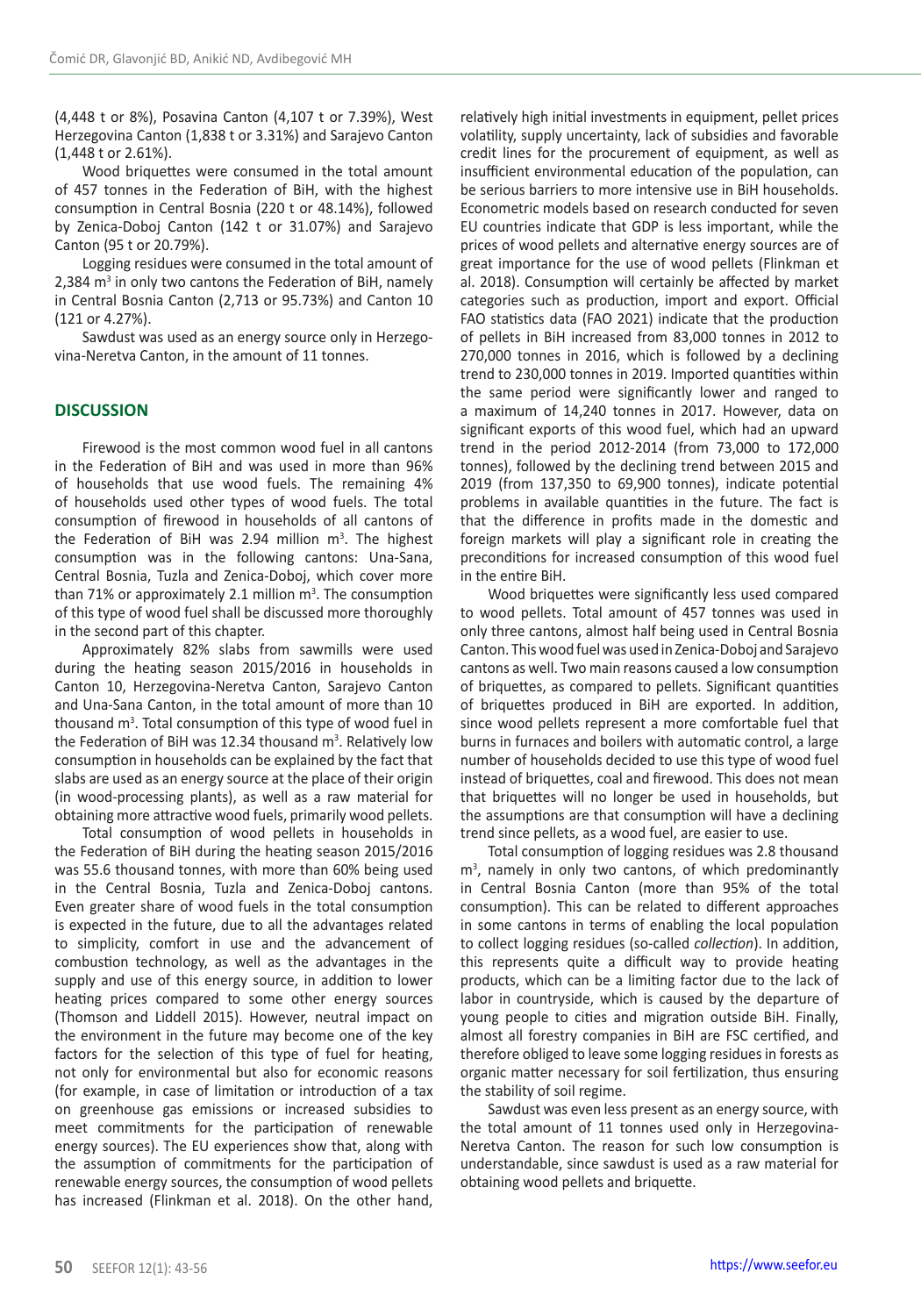Since the official statistics for the Federation of BiH provide data for firewood, discussion shall primarily be focused on firewood consumption, given the fact that it is the most common energy source in households (more than 96%). Data on firewood consumption in each canton in the Federation of BiH, obtained within this research, are presented in Figure 4.

Analyzing the available data issued by the Institute for Statistics of the Federation of BiH, the only data on firewood quantities in 2015 were identified in the Statistical Bulletin 226 (Institute for Statistics of the Federation of BiH 2016). This includes data on sales of firewood originating from state forests, which amounted to  $653,450$  m<sup>3</sup> in 2015.

Research by Glavonjić and Čomić (2016) indicates that 91.48% of firewood in the Federation of BiH was consumed in households. If this amount is observed in correlation with the official statistical data, it can be concluded that firewood sold from state forests was used in the amount of 597,776.06 m3 . Further analysis and data on firewood consumption, indicating consumption in 497,139 households, show that the average consumption per household in the heating season 2015/2016, according to the official statistics on the sale of firewood originating from state forests, was 1.20 m3 or 1.68 stacked cubic meters. The Statistical Bulletin (Institute for Statistics of the Federation of BiH 2016) provided no data on the sale of firewood originating from private forests, which are certainly a significant source of firewood for households, especially for those households outside urban areas.

More realistic data are obtained when considering the official statistical data on total felled timber in and outside state and private forests. Comparing the data on the total mass of 780,325  $m<sup>3</sup>$  (Institute for Statistics of the Federation of BiH 2016) with the previously adopted assumptions about the percentage share in consumption and the number of households, it can be concluded that the average consumption in the heating season 2015/2016 per household was  $1.44 \text{ m}^3$  or 2.02 stacked cubic meters. Using the same assumptions, the average consumption of firewood per household in cantons in the Federation of BiH according to the official statistics is as follows: Bosnia-Podrinje Canton 3.19 m<sup>3</sup> or 4.46 stacked cubic meters; Herzegovina-Neretva Canton 0.98  $m^3$  or 1.37 stacked cubic meters; Canton 10 -5.55 m<sup>3</sup> or 7.78 stacked cubic meters; Posavina Canton 0.10 m<sup>3</sup> or 0.14 stacked cubic meters; Sarajevo Canton 2.45 m<sup>3</sup> or 3.43 stacked cubic meters; Central Bosnia Canton  $1.11 \text{ m}^3$ or 1.55 stacked cubic meters: Tuzla Canton 0.58 m<sup>3</sup> or 0.81 stacked cubic meters; Una-Sana Canton 2.74  $m<sup>3</sup>$  or 3.84 stacked cubic meters; West Herzegovina Canton 0.22 m<sup>3</sup> or 0.31 stacked cubic meters; Zenica-Doboj Canton 1.86 m<sup>3</sup> or 2.60 stacked cubic meters.

On the other hand, observing the total number of households using firewood and the total consumption of firewood, the research presented in this paper using the WISDOM methodology indicates that the average consumption of firewood in households in the Federation of BiH was  $5.91 \text{ m}^3$ , i.e. 8.27 stacked cubic meters, in particular: Bosnia Podrinje Canton 5.19 m<sup>3</sup> or 7.27 stacked cubic meters; Herzegovina-Neretva Canton 4.96 m<sup>3</sup> or 6.94 stacked cubic meters: Canton  $10 - 8.12$  m<sup>3</sup> or 11.37 stacked cubic meters; Posavina Canton  $6.70 \, \text{m}^3$  or 9.38 stacked cubic meters: Sarajevo Canton 5.82  $m<sup>3</sup>$  or 8.14 stacked cubic meters; Central Bosnia Canton  $7.36 \, \text{m}^3$  or  $10.31$  stacked cubic meters; Tuzla Canton  $4.37 \text{ m}^3$  or  $6.12$  stacked cubic meters; Una-Sana Canton 7.65 m<sup>3</sup> or 10.71 stacked cubic meters; West-Herzegovina Canton 4.37  $m<sup>3</sup>$  or 6.12 stacked cubic meters; Zenica-Doboj Canton 5.74  $m<sup>3</sup>$  or 8.04 stacked cubic meters (Figure 5).

Based on all the above, it can be concluded that data on the estimated consumption of firewood in households using the WISDOM methodology is 4.10 (when compared to the official statistics on total felled timber in and outside state and private forests) to 4.93 (when compared to the official statistics on the sale of firewood in state forests) times higher, i.e. in average 4.52 times higher in relation to the official statistical data.



**Figure 4.** Total and relative consumption of firewood in the Federation of BiH cantons in the heating season 2015/2016.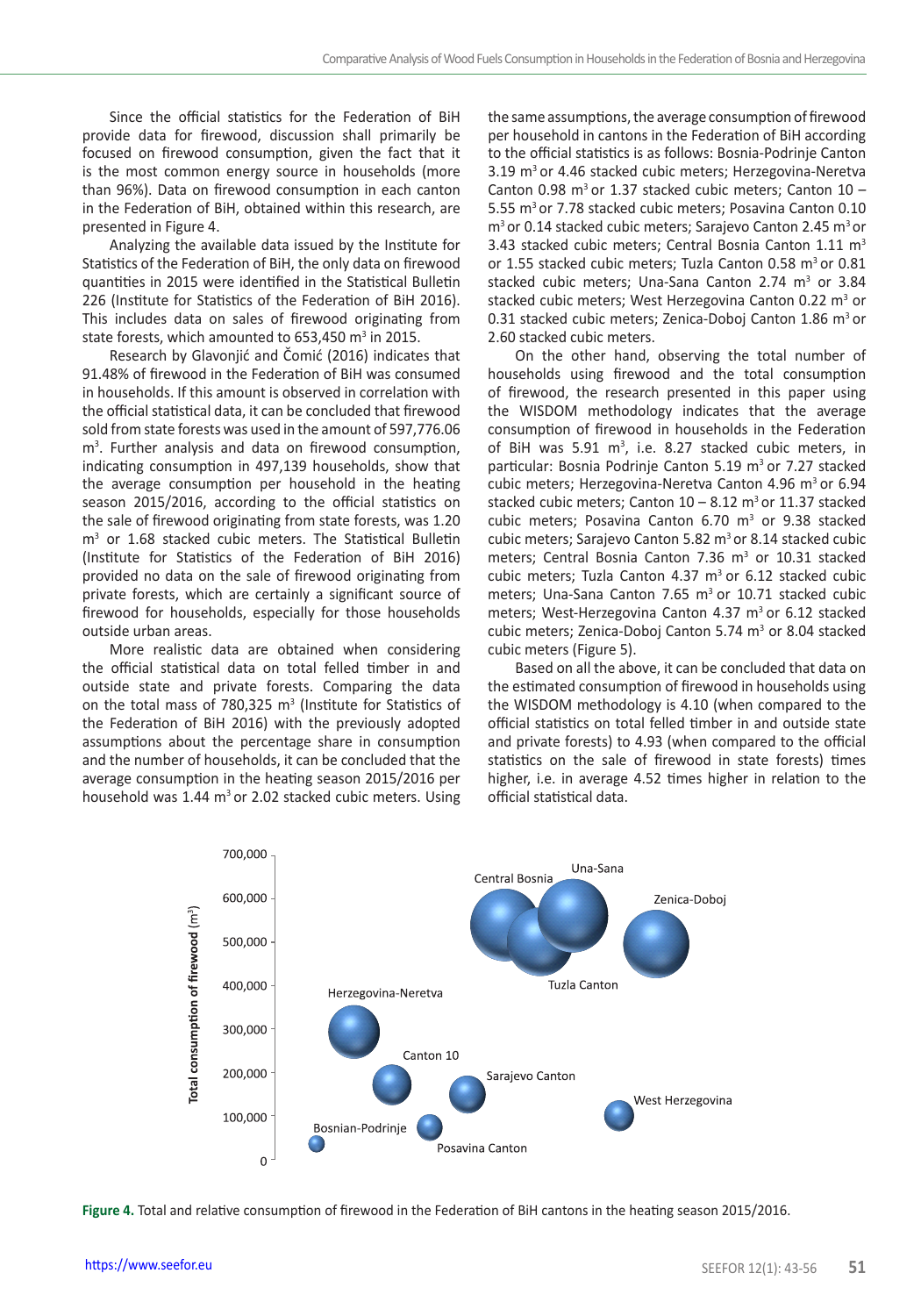The difference in average household consumption between the official statistics and data obtained using the WISDOM methodology is graphically presented in Figure 6.

Considering the above, it is evident that official statistical data often do not show the realistic situation. Since the average consumption of firewood per household in four cantons was less than  $1 \text{ m}^3$ , namely in two cantons  $0.1 \text{ m}^3$  and  $0.22 \text{ m}^3$ , the relevance of official statistical data is questionable.

If the results obtained using the WISDOM methodology in the Federation of BiH are compared with the average consumption of firewood in the countries of the region estimated by using the same (WISDOM) methodology, they are as follows: 5.49 m<sup>3.</sup>household<sup>-1</sup> (7.67 stacked cubic meters)

in Montenegro (Marinović et al. 2013), 7.30 m3 ∙household-1 (10.22 stacked cubic meters) in Serbia (Glavonjić 2011, Glavonjić et al. 2015), 6.50 m<sup>3</sup> household $1$  (9.10 stacked cubic meters) in Slovenia (Drigo and Veselić 2006) and  $6.31 \text{ m}^3$  (8.84 stacked cubic meters) in Macedonia (Trajanov et al. 2018). It is evident that the data are similar. As for comparison, Granic et al. (2008) state that average consumption in the Federation of BiH was 8.6 m<sup>3</sup>, while Robina and Lončarević (2017) state that households in BiH used an average of 7.7  $m<sup>3</sup>$  of solid biofuels per year.

Analyzing the relative differences between the data obtained using the WISDOM methodology and official statistical data for the Federation of BiH, similar trends with the surrounding countries are evident. Using the WISDOM



**Figure 5.** Average consumption of firewood in the Federation of BiH cantons according to the WISDOM methodology (m<sup>3</sup>·household<sup>-1</sup>).



**Figure 6.** Consumption of firewood per household in the Federation of BiH according to the official statistical data and data obtained using the WISDOM methodology (m<sup>3</sup>·household<sup>-1</sup>).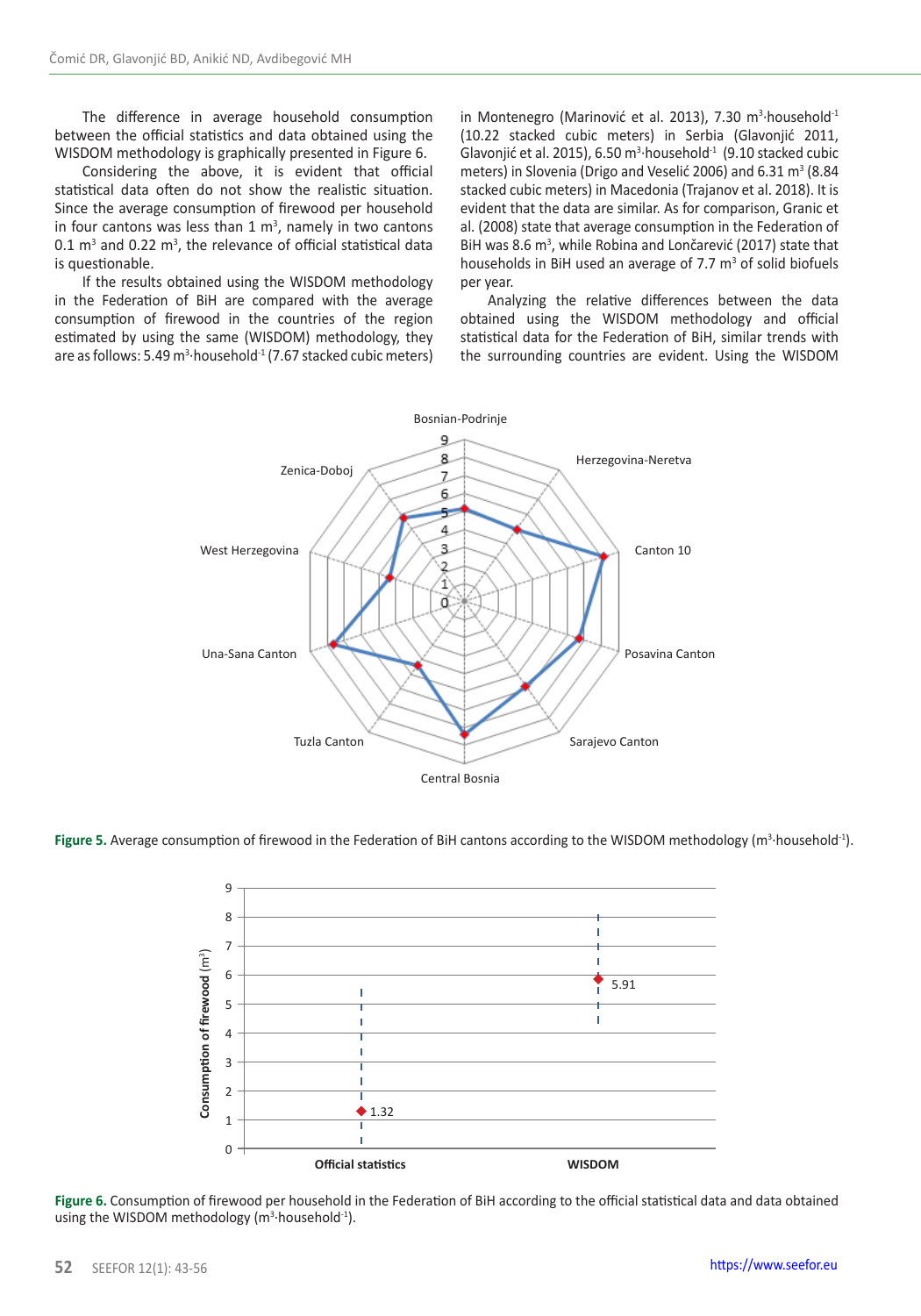methodology, 4.9 times higher consumption of firewood was determined in households in Serbia in the heating season 2010/2011 compared to official statistics (Glavonjić 2011), even 5.1 times higher consumption in Montenegro in the heating season 2011/2012 (Glavonjić and Krajnc 2013), and 1.7 times higher in Macedonia in the heating season 2015/2016 (Trajanov et al. 2018, State Statistical Office of the Republic of Macedonia 2016).

Considering the above research results and relevant bibliography, the relevance of official statistical data on the consumption of firewood, i.e. the share of registered consumers of firewood in total consumption, is questionable. Previous research (Granić et al. 2008) indicates that there were approximately 60% of registered consumers of firewood in BiH, while Robina and Lončarević (2017), referring to other research and studies, indicate that data on actual biomass consumption in households may differ significantly from those officially recorded. The authors further stated that most official reports on biomass consumption consider only firewood originating from state forests, but that in most cases households use wood from their own forests and do not officially report the amount of wood logged and used for energy purposes.

The use of biomass is not registered since statistical offices collect and publish data only on official trade in wood biomass, while the use of wood biomass for heating local communities located near forest areas and the use of wood by private forest owners is not recorded, which was confirmed by the research conducted for the World Bank (Stojadinović et al. 2017). This is followed by the land registry issues, unresolved property ownership rights and strict legal regulations, due to which some private forest owners cannot legally use firewood and other types of wood from their own forests since it is impossible to obtain valid proof of ownership documents. The problem of private forest ownership, including restrictions related to more effective mobilization of wood from private forests, has been covered in detail by PRIFORT project research (Glück et al. 2010).

A key precondition for improving the current state in private forests in all Western Balkan countries are the associations of private forest owners, namely the readiness of forest owners to form such associations. Although there are no consistent empirical data on the scope and type of illegal activities in forestry, the differences in the results on firewood consumption obtained using the WISDOM methodology and data available to the Institute for Statistics of the Federation of BiH can be partly explained by this problem. Forestry experts believe that the lack of adequate measures to combat corruption is one of the most serious problems in the forestry sector in the Federation of BiH (Avdibegović et al. 2014).

Survey which is described as a new research approach (Robina and Lončarević 2017), on which the WISDOM methodology is based, has indicated that the consumption of solid biofuels was 52.62% in 2009 and 52.02% in 2010, in relation to the consumption in 2014. They further state that the data on this almost double increase are the result of the application of a new research approach, and that they do not represent a real increase in the consumption of solid biofuels. Previously (refers to 2009 and 2010), data on solid biofuel consumption were based on statistical and other data of relevant institutions and organizations. Actual data

(refers to 2014) on wood fuel consumption in households for energy purposes were obtained after the adoption of a new approach and comprehensive research on the consumption of wood fuels for heating in households. Considering all the above, the authors (Robina and Lončarević 2017) conclude that data on the consumption of energy obtained from solid biofuels in the past were not relevant, which was confirmed by the results of research under FAO project presented in this paper.

# **CONCLUSIONS**

Firewood and other wood fuels are an important renewable energy source and very important economic resource that enables the development of the entire economy. Although large amounts of biomass are not used effectively, sustainable energy supply in the Western Balkans countries is essential for the regional economic growth and meeting EU accession commitments (Stojadinović et al. 2017). Sustainable and more efficient use of wood fuels for heat energy will contribute to increasing the share of renewable energy by using local energy sources, which are  $CO<sub>2</sub>$  neutral and at the same time have a positive economic impact and effects on employment. Considering a carbon-neutral source, it must be emphasized that in an effort to reduce  $CO<sub>2</sub>$  emissions by using energy from biomass, the environment must not be endangered since uncontrolled logging can cause forest degradation (Sulaimanet et al. 2020).

Lack of reliable data on available wood biomass, wood fuels and their supply and demand/consumption in households, public institutions, industry and other categories of consumers prevents the application of various measures and instruments (regulatory, financial, planning, promotional and other) for the sustainable use of available energy potentials based on wood. The results presented in this paper indicate that the use of the WISDOM methodology enables overcoming of the lack of relevant information on wood fuel consumption. In addition, the WISDOM provides an assessment of the potentials and contribution of wood-based energy to meet national and international targets and plans for the participation of renewable sources in total energy consumption. Relevant data on wood fuel consumption represent the basis for future strategic planning in the energy sector and the use of renewable energy sources, as well as in forestry, environmental protection and related sectors.

Considering the main goal of determining the actual consumption of wood fuels in households in the Federation of BiH, by comparing the results of research obtained by the WISDOM methodology with official statistics on the recorded consumption, it can be concluded that the consumption of firewood in households was higher, as follows:

- 4.10 times when compared to the official statistical data on total felled timber in and outside state and private forests,
- 4.93 times when compared to the official statistical data on the sale of firewood in state forests, i.e.,
- 4.52 times in average.

Given the absolute amounts, the average consumption of firewood in households in the Federation of BiH in the heating season 2015/2016 was 5.91  $m<sup>3</sup>$ , or 8.27 stacked cubic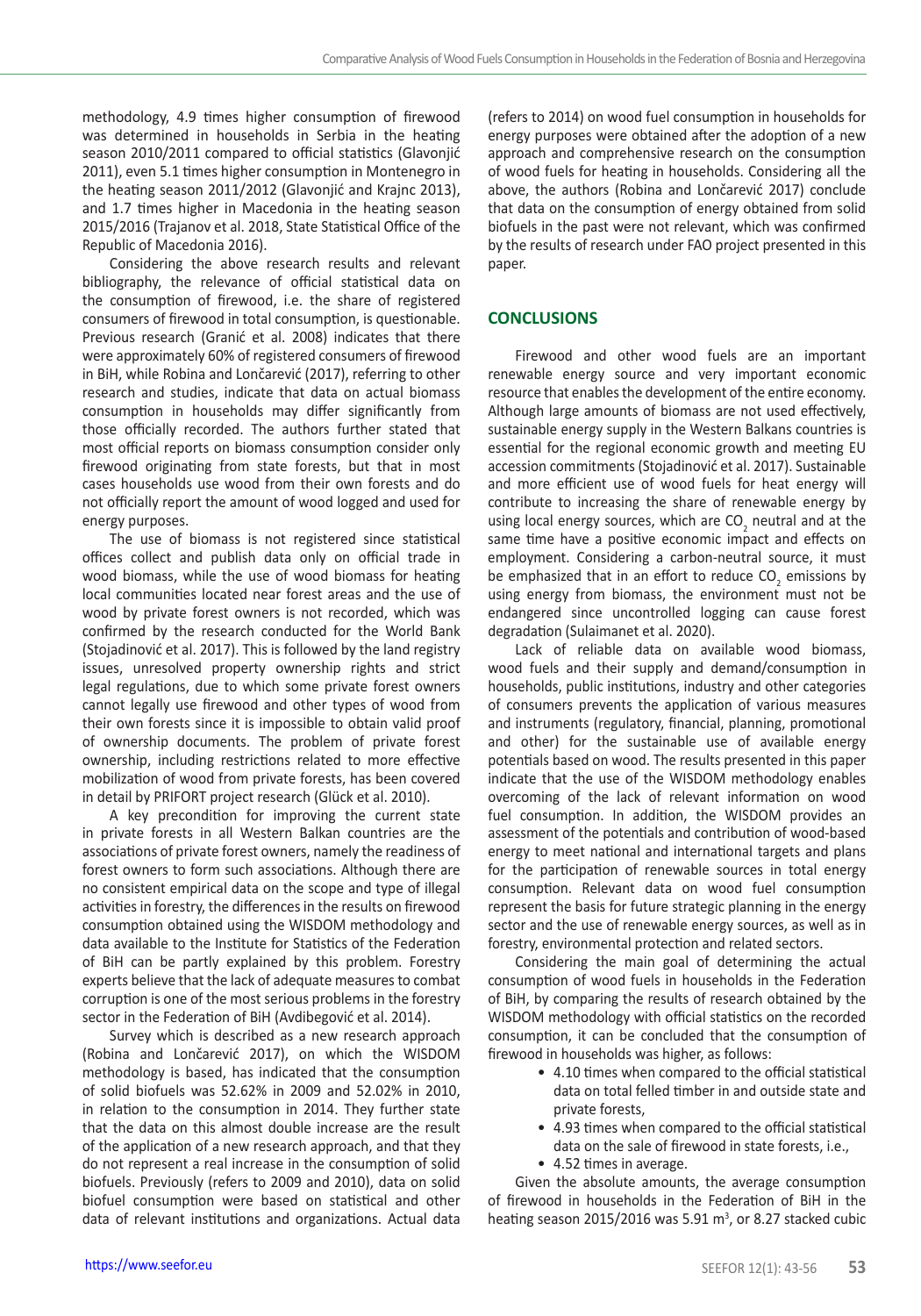meters. This type of wood fuel was present in more than 96% of households in the Federation of BiH that use wood fuels. On the other hand, official statistics show an average consumption of 1.32 m3 (1.85 stacked cubic meters) per household.

The results obtained using the WISDOM methodology show a lack of reliability of the existing official statistics. Some of the causes are the neglect of statistically unrecorded production of firewood from private forests (to a large extent) and from areas not categorized as forests and forest land. In addition, incomplete coverage is evident in terms of conducting consumption research in all the most important categories of consumers and all categories of wood fuels. The above will, in addition to the negative economic consequences, affect the (im)possibility of providing relevant evidence of fulfilment of commitments in terms of the participation of renewable energy sources and greenhouse gas emissions. One of the greatest consequences is the impossibility of drafting relevant planning documents in forestry, with further negative consequences for the sustainability of the complex forest ecosystem.

Based on the results of research related to the consumption of wood fuels in the Federation of BiH, the most important recommendations for improving the current situation in this area are as follows:

- As stated in the Energy Community Study (2012a), consumption surveys should be included as one of the basic tools for collecting data on energy consumption in all consumption sectors. Annual specific surveys on biomass consumption would be the best way to ensure reliable statistics for estimating biomass consumption in households.
- Entity statistical offices, as well as the Agency for Statistics of Bosnia and Herzegovina, should be more involved in the implementation of the defined and implemented WISDOM methodology in future surveys of wood fuel consumption.
- Relevant institutions in the field of forestry should further encourage sustainable production of wood biomass, thus making a significant contribution to the faster development of its production.
- It is necessary to intensify efforts to apply various instruments (financial, regulatory, planning and promotional) and to find new models with the use of good foreign practices, such as "small scale cooperatives", energy plantations, combination

with carbon credits etc. for the increased use of wood biomass.

- To initiate a discussion at the state (BiH) and entities' levels regarding potential incentives for producers and/or discouraging the export of wood fuels (by encouraging domestic consumption), as a carbon neutral and renewable energy source, which would indirectly increase domestic consumption.
- Competent state, entity and local institutions, in cooperation with international organizations, should support the implementation of projects to replace fossil fuels with wood fuels, in order not to export the largest quantities of produced wood fuels in Bosnia and Herzegovina, but to use them. A wider framework includes measures such as incentives, subsidies and special purpose credit lines ("green credit lines"), as well as strategic programs of environmental education and strengthening public awareness.
- To intensify activities on establishing and strengthening the official national association for biomass as one of the urgent tasks in the future.

## **Author Contributions**

DRČ, BDG, MHA conceived and designed the research; BDG, DRČ, MHA carried out the field measurements; BDG, DRČ and NDA processed the data and performed the statistical analysis; BDG and MHA supervised the research and helped to draft the manuscript; DRČ wrote the manuscript.

### **Funding**

Data used in this paper were collected within the FAO Technical Cooperation Program of the United Nations (UN Food and Agriculture Organization), project TCP/RER/3502 "Using wood energy to improve sustainable economic rural development and meet the 2020 renewable energy targets for the Western Balkans".

#### **Acknowledgments**

The authors would like to thank BSc Srđan Bilić, for support in creating maps using GIS.

#### **Conflicts of Interest**

The authors declare no conflict of interest.

# **REFERENCES**

- Agency for Statistics of Bosnia and Herzegovina, 2013. Census of population, households and dwellings in Bosnia and Herzegovina 2013 – Preliminary results. Agency for Statistics of Bosnia and Herzegovina, Sarajevo, Bosnia and Herzegovina, 12 p. Available online: [https://fzs.ba/wp-content/uploads/2016/06/](https://fzs.ba/wp-content/uploads/2016/06/Preliminarni_rezultati_bos.pdf) [Preliminarni\\_rezultati\\_bos.pdf](https://fzs.ba/wp-content/uploads/2016/06/Preliminarni_rezultati_bos.pdf) (5 January 2021).
- Arabatzis G, Malesios C, 2011. An econometric analysis of residential consumption of fuelwood in a mountainous prefecture of Northern Greece. *Energ Policy* 39(12): 8088-8097. [https://doi.](https://doi.org/10.1016/j.enpol.2011.10.003) [org/10.1016/j.enpol.2011.10.003](https://doi.org/10.1016/j.enpol.2011.10.003).
- Avdibegović M, Shannon M, Bećirović Dž, Mutabdžija S, Marić B, Pezdevšek Malovrh Š, 2014. Assessing forest governance in the Federation of Bosnia and Herzegovina: Views of forestry professionals. In: Katilla P, Galloway G, de Jong W, Pacheco P, Mery G (eds) Forest under pressure – Local responses to global issues. IUFRO World Series 32: 369-380.
- Bailis R, Drigo R, Ghilardi A, Masera O, 2015. The carbon footprint of traditional woodfuels. *Nat Clim Change* 5(3): 266-272. [https://doi.](https://doi.org/10.1038/nclimate2491) [org/10.1038/nclimate2491.](https://doi.org/10.1038/nclimate2491)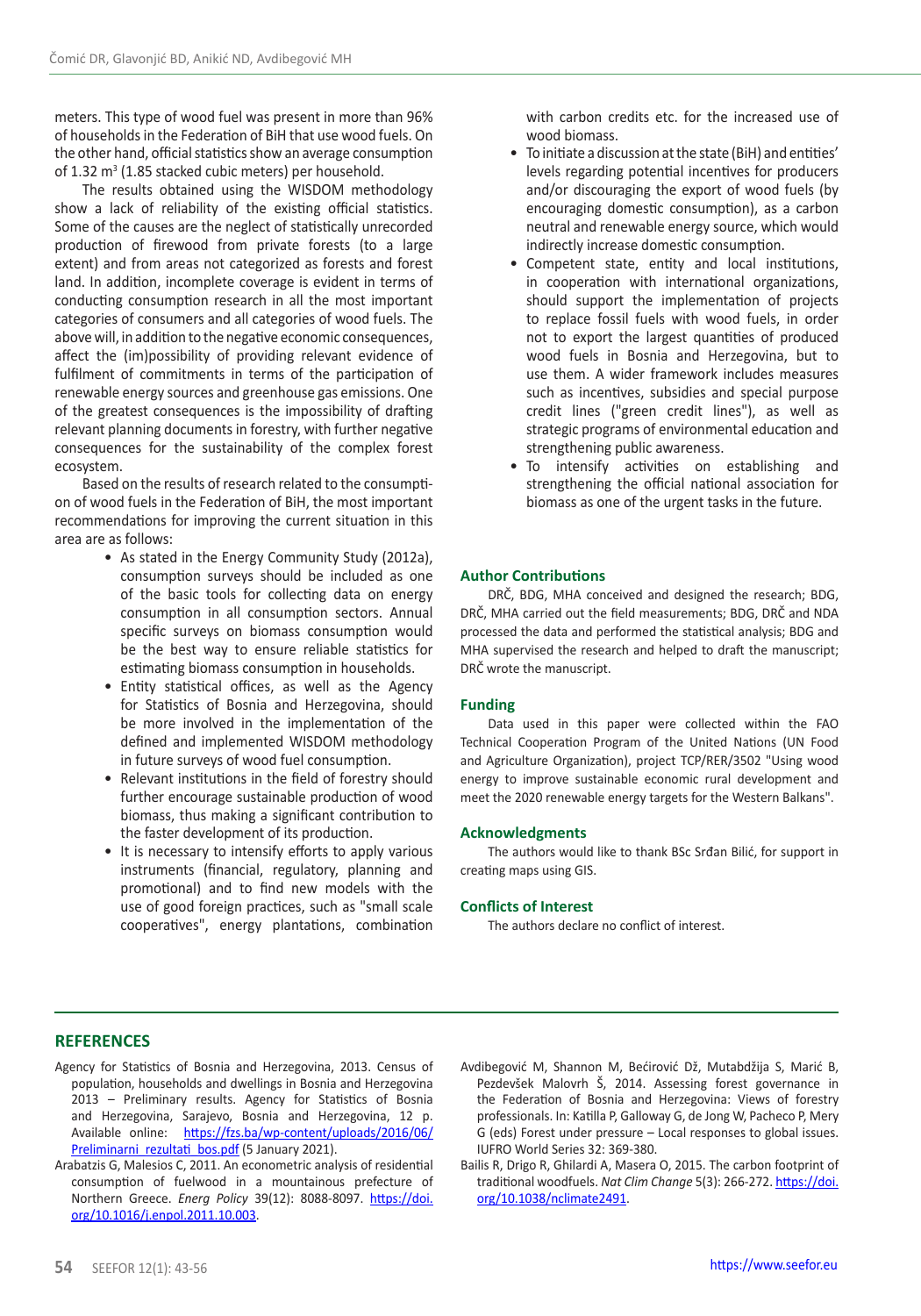- Bürgin A, 2015. National binding renewable energy targets for 2020, but not for 2030 anymore: why the European Commission developed from a supporter to a brakeman. *J Eur Public Policy* 22(5): 690-707. [https://doi.org/10.1080/13501763.2014.984747.](https://doi.org/10.1080/13501763.2014.984747.)
- Dias R, Mattos C, Balestieri J, 2004. Energy education: breaking up the rational energy use barriers. *Energ Policy* 32(11): 1339-1347. [https://doi.org/10.1016/s0301-4215\(03\)00100-9](https://doi.org/10.1016/s0301-4215(03)00100-9).
- Drigo R, Veselic Z, 2006. WISDOM Slovenia Spatial woodfuel production and consumption analysis applying the Woodfuel Integrated Supply/Demand Overview Mapping (WISDOM) methodology. Food and Agriculture Organization of the United Nations, Rome, Italy, 10 p. Available online: [http://www.fao.](http://www.fao.org/3/j8027e/j8027e.pdf) [org/3/j8027e/j8027e.pdf](http://www.fao.org/3/j8027e/j8027e.pdf) (10 February 2021).
- Dunjic S, Pezzutto S, Zubaryeva A, 2016. Renewable energy development trends in the Western Balkans. *Renewable and Sustainable Energy Reviews* 65: 1026-1032. [https://doi.](https://doi.org/10.1016/j.rser.2016.05.051) [org/10.1016/j.rser.2016.05.051.](https://doi.org/10.1016/j.rser.2016.05.051)
- Energy Community, 2012a. Study on the biomass consumption for energy purposes in the energy community. Center for renewable energy sources and saving, Pikermi Attiki, Greece, 549 p. Available online: <https://energy-community.org/documents/studies.html> (5 February 2021).
- Energy Community, 2012b. Decision on the implementation of Directive 2009/28/EC and amending Article 20 of the Energy Community Treaty. Energy Community, Vienna, Austria, 7 p. Available online: [https://www.energy-community.org/legal/](https://www.energy-community.org/legal/decisions.html) [decisions.html](https://www.energy-community.org/legal/decisions.html) (20 February 2021).
- European Commission, 2015. A policy framework for climate and energy in the period from 2020 to 2030. European Commission**,** Brussels, Belgium, 18 p. Available online: [https://eur-lex.europa.eu/legal](https://eur-lex.europa.eu/legal-content/EN/TXT/PDF/?uri=CELEX:52014DC0015R(01)&from=HR)[content/EN/TXT/PDF/?uri=CELEX:52014DC0015R\(01\)&from=HR](https://eur-lex.europa.eu/legal-content/EN/TXT/PDF/?uri=CELEX:52014DC0015R(01)&from=HR) (28 January 2021).
- European Parliament, 2018. Directive (EU) 2018/2001 of the European Parliament and of the council of 11 December 2018 on the promotion of the use of energy from renewable sources (recast). European Parliament, Brussels, Belgium, 128 p. Available online: [https://eur-lex.europa.eu/legal-content/EN/TXT/](https://eur-lex.europa.eu/legal-content/EN/TXT/PDF/?uri=CELEX:32018L2001&from=EN) [PDF/?uri=CELEX:32018L2001&from=EN](https://eur-lex.europa.eu/legal-content/EN/TXT/PDF/?uri=CELEX:32018L2001&from=EN) (28 January 2021).
- Eurostat, 2018. Agriculture, forestry and fishery statistics 2018 edition. Eurostat, Brussels, Belgium, 200 p. Available online: [https://ec.europa.eu/eurostat/documents/3217494/9455154/](https://ec.europa.eu/eurostat/documents/3217494/9455154/KS-FK-18-001-EN-N.pdf/a9ddd7db-c40c-48c9-8ed5-a8a90f4faa3f?t=1558692068000) [KS-FK-18-001-EN-N.pdf/a9ddd7db-c40c-48c9-8ed5](https://ec.europa.eu/eurostat/documents/3217494/9455154/KS-FK-18-001-EN-N.pdf/a9ddd7db-c40c-48c9-8ed5-a8a90f4faa3f?t=1558692068000) [a8a90f4faa3f?t=1558692068000](https://ec.europa.eu/eurostat/documents/3217494/9455154/KS-FK-18-001-EN-N.pdf/a9ddd7db-c40c-48c9-8ed5-a8a90f4faa3f?t=1558692068000) (3 February 2021).
- FAO, 2021. Forestry Production and Trade. Available online: [http://](http://www.fao.org/faostat/en/) [www.fao.org/faostat/en/#data/FO](http://www.fao.org/faostat/en/) (20 February 2021).
- Fatur Šikić T, 2020. The impact of energy consumption on economic growth in developed and post-transition countries of European Union. *Proceedings of Rijeka Faculty of Economics: Journal of Economics and Business* 38(2): 475-497. [https://doi:10.18045/](https://doi:10.18045/zbefri.2020.2.475) [zbefri.2020.2.475](https://doi:10.18045/zbefri.2020.2.475).
- Flinkman M, Sikkema R, Spelter H, Jonsson R, 2018. Exploring the drivers of demand for non-industrial wood pellets for heating. *Baltic For* 24(1): 86-98.
- Francescato V, Antonini E, Zuccoli Bergomi L, Metschina C, Schnedl C, Krajnc N, Koscik K, Nocentini G, Stranieri S, 2008. Manual on wood biomass fuels, Regional Energy Agency of Northwestern Croatia, Zagreb, Croatia, 84 p. (in Croatian)
- Glavonjić B, 2011. Consumption of wood fuels in households in Serbia: Present state and possible contribution to the climate change mitigation. *Therm Sci* 15(3): 571-585. [https://doi.](https://doi.org/10.2298/tsci1103571g) [org/10.2298/tsci1103571g](https://doi.org/10.2298/tsci1103571g).
- Glavonjić B, Krajnc N, 2013. Woody biomass consumption in Montenegro and its contribution to the realization of the national 2020 renewable energy target. *Therm Sci* 17(4): 957-968. [https://](https://doi.org/10.2298/tsci130607117g) [doi.org/10.2298/tsci130607117g](https://doi.org/10.2298/tsci130607117g).
- Glavonjić B, Pisek R, Jović D, 2015. WISDOM Serbia Spatial woodfuel Production and consumption analysis. Food and Agriculture Organization of the United Nations, Rome, Italy, 85 p. Available online:<http://www.fao.org/3/a-i4394e.pdf>(10 January 2021).
- Glavonjić B, Čomić D, 2016. Wood fuels consumption in Bosnia and Herzegovina – Technical Report. University of Banja Luka Faculty of Forestry, Banja Luka, Bosnia and Herzegovina, 125 p.
- Glavonjić B, Lazarević A, Čomić D, 2016. Impact of wood pellets export on the development of their production in Serbia with the effects of substituting energy from fossil fuels and reduction of carbon dioxide emission. *Bulletin of the Faculty of Forestry* 114: 55-74. [https://doi.org/10.2298/gsf1614055g.](https://doi.org/10.2298/gsf1614055g)
- Glavonjić B, Oblak L, Čomić D, Lazerević A, Kalem M, 2017. Wood fuels consumption in households in Bosnia and Herzegovina. *Thermal Science* 21(5): 1881-1892. <https://doi.org/10.2298/gsf1614055g>.
- Glück P, Avdibegović M, Čabaravdić A, Nonić D, Petrović N, Posavec S, Stojanovska M, 2010. The preconditions for the formation of private forest owners' interest associations in the Western Balkan Region. *Forest Policy Econ* 12(4): 250-263. https://doi. org/10.1016/j.forpol.2010.02.001.
- Gokcol C, Dursun B, Alboyaci B, Sunan E, 2009. Importance of biomass energy as alternative to other sources in Turkey. *Energy Policy* 37(2): 424-431.<https://doi.org/10.1016/j.enpol.2008.09.057>.
- Granić G, Željko M, Morankić I, Martinez, JA, Olano M, Jurić Ž, 2008. Energy Sector Study in BiH, Module 1 - Energy Reserves, Production, Consumption and Trade, Book B. Energy Institute Hrvoje Požar, Zagreb, Croatia, 212 p. Available online: [http://](http://www.mvteo.gov.ba/data/docs/reports/ESSBIH-Modul-1B.pdf) [www.mvteo.gov.ba/data/docs/reports/ESSBIH-Modul-1B.pdf](http://www.mvteo.gov.ba/data/docs/reports/ESSBIH-Modul-1B.pdf) (20 February 2021). *(in Croatian)*
- Institute for Statistics of Federation of BiH, 2016. Forestry Statistical Bulletin 226. Institute for Statistics of FBiH, Sarajevo, Bosnia and Herzegovina, 86 p. Available online: [http://fzs.ba/index.php/](http://fzs.ba/index.php/publikacije/godisnji-bilteni/sumarstvo/) [publikacije/godisnji-bilteni/sumarstvo/](http://fzs.ba/index.php/publikacije/godisnji-bilteni/sumarstvo/) (10 January 2021).
- Karabegovic A, Ponjavic M, 2020. Online Atlas as Decision Support System for Biomass Potential Assessment. 2020 19th International Symposium Infoteh-Jahorina (INFOTEH), East Sarajevo, Bosnia and Herzegovina, 18-20 March 2020. Institute of Electrical and Electronics Engineers - IEEE, New York, USA, pp. 1-6.
- Karakosta C, Flouri M, Dimopoulou S, Psarras J, 2012. Analysis of renewable energy progress in the western Balkan countries: Bosnia–Herzegovina and Serbia. *Renewable and sustainable energy reviews* 16(7): 5166-5175. https://doi.org/10.1016/j. rser.2012.04.040.
- Kyriakopoulos G, Kolovos G, Chalikias M, 2010. Environmental sustainability and financial feasibility evaluation of woodfuel biomass used for a potential replacement of conventional space heating sources. Part II: A Combined Greek and the nearby Balkan Countries Case Study. *Oper Res* 10(1): 57-69. [https://doi.](https://doi.org/10.1007/s12351-009-0034-x) [org/10.1007/s12351-009-0034-x](https://doi.org/10.1007/s12351-009-0034-x).
- Ladanai S, Vinterbäck J, 2009. Global potential of sustainable biomass for energy - Report No. 013. Swedish University of Agricultural Sciences Department of Energy and Technology, Uppsala, Sweden, 32 p. Available online: https://pub.epsilon.slu.se/4523/1/ladanai [et\\_al\\_100211.pdf \(2](https://pub.epsilon.slu.se/4523/1/ladanai_et_al_100211.pdf (2) February 2021).
- Marinović D, Pišek R, Glavonjić B, Čurović M, Stijović A, 2013. WISDOM Montenegro - Integral overview mapping of supply and demand of wood biomass as an energy source (WISDOM). Food and Agriculture Organization of the United Nations, Rome, Italy, 80 p. Available online: [http://www.fao.org/3/i1371e/i1371e.pdf](http://www.fao.org/3/i1371e/i1371e.pdf ) (12 February 2021).
- Masera O, Ghilardi A, Drigo R, Angel Trossero M, 2006. WISDOM: A GIS-based supply demand mapping tool for woodfuel management. *Biomass Bioenerg* 30(7): 618-637. [https://doi.](https://doi.org/10.1016/j.biombioe.2006.01.006) [org/10.1016/j.biombioe.2006.01.006](https://doi.org/10.1016/j.biombioe.2006.01.006).
- Parobek J, Paluš H, Kalamárová M, Loučanová E, Šupín M, Križanová A, Repkova Štofková K, 2016. Energy Utilization of Renewable Resources in the European Union―Cluster Analysis Approach. *BioResources* 11(1): 984-995. [https://doi.org/10.15376/](https://doi.org/10.15376/biores.11.1.984-995) [biores.11.1.984-995](https://doi.org/10.15376/biores.11.1.984-995).